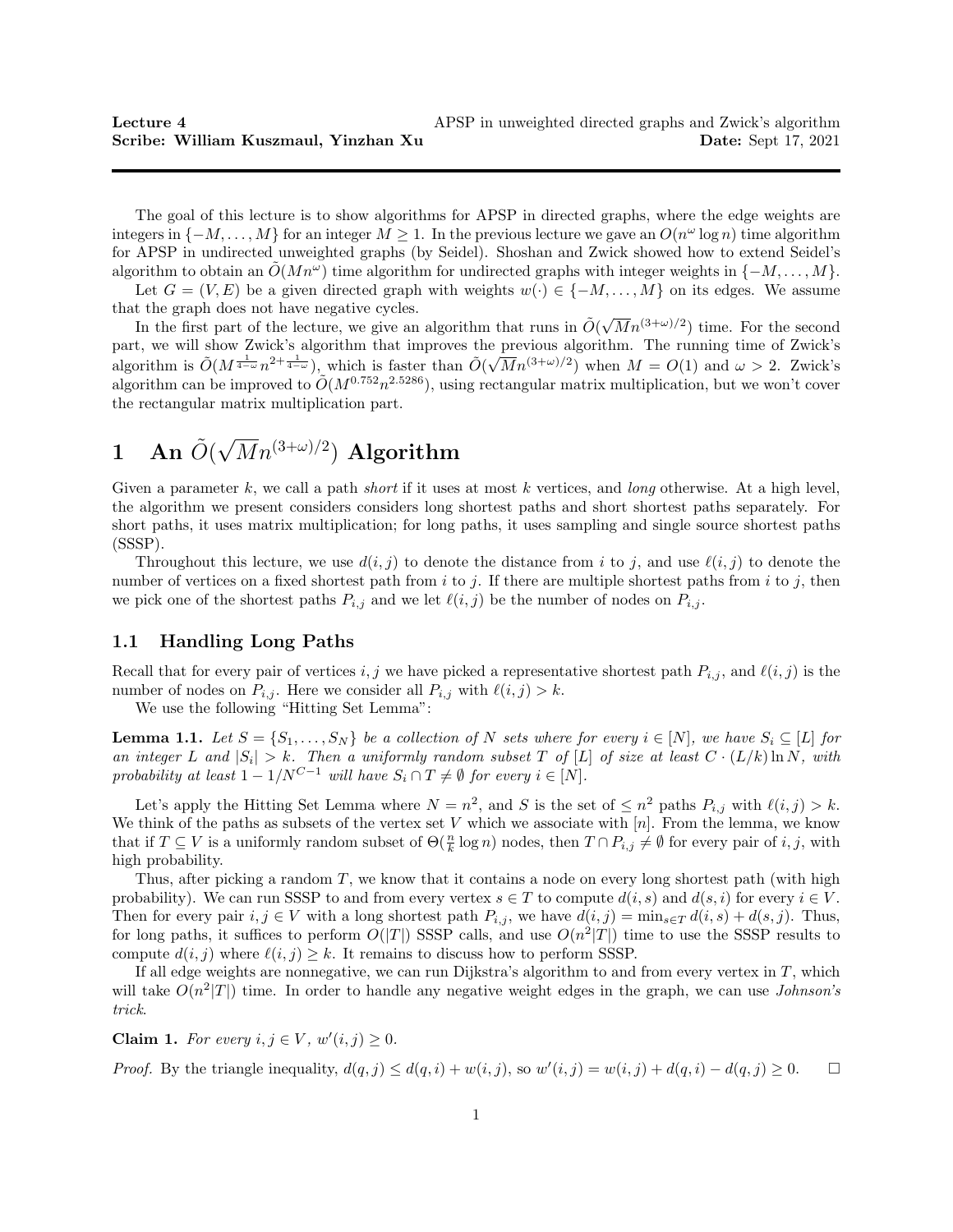Algorithm 1: Johnson's trick,  $G = (V, E)$ , with edge weights  $w : E \to \{-M, \ldots, M\}$ 

Add a new node q. Add an edge with weight 0 from q to every vertex  $v \in V$ . Compute SSSP from q (Look for an  $\tilde{O}(Mn^{\omega})$  time algorithm in the next lecture). foreach  $(i, j) \in E$  do  $w'(i, j) := w(i, j) + d(q, i) - d(q, j)$ 

Let  $d'(i, j)$  be the distance from i to j using weights w'.

**Claim 2.** For every  $i, j \in V$ ,  $d'(i, j) = d(i, j) + d(q, i) - d(q, j)$ .

*Proof.* For any path  $v_1 \rightarrow \cdots \rightarrow v_l$ , we have

$$
w'(P_{i,j}) = \sum_{k=1}^{l-1} w'(v_k, v_{k+1}) = \sum_{k=1}^{l-1} w(v_k, v_{k+1}) + d(q, v_k) - d(q, v_{k+1}) = w(P_{i,j}) + d(q, v_1) - d(q, v_l).
$$

This means that for any path, its weight under  $w'$  only depends on the start, end, and its weight under  $w$ , so the shortest path between i and j remains the same. Thus,  $d'(i, j) = d(i, j) + d(q, i) - d(q, j)$ .

Claim 2 suggests that we can compute SSSP under  $w'$  and then recover d from  $d'$ , and Claim 1 suggests that we can use Dijkstra's algorithm to compute SSSP under w'. It takes  $O(Mn^{\omega})$  time to perform Johnson's trick using the algorithm you will see in the next lecture, and  $\tilde{O}(n^2|T|)$  time to run Dijkstra's algorithm to and from every vertex in T.

Overall, it takes  $\tilde{O}(Mn^{\omega}+n^2|T|)$  time to handle long paths. Recall that  $|T| = \Theta(\frac{n}{k}\log n)$ , so the running time becomes  $\tilde{O}(Mn^{\omega} + \frac{n^3}{k})$  $\frac{i^{\circ}}{k}).$ 

#### 1.2 Handling Short Paths

For short paths, we want to compute  $d(i, j)$  for  $i, j \in V$  where  $\ell(i, j) < k$ . For this purpose, we define the (min, +)-product (a.k.a distance-product or funny product).

**Definition 1.1.** For two n by n matrices A, B, the (min, +)-product  $C = A \star B$  is defined by

$$
C(i, j) = \min_{k} \{ A(i, k) + B(k, j) \}, \forall i, j \in [n].
$$

Although we will not prove it, a theorem of Fischer and Meyer'1971 states that (min, +)-product is asymptotically equivalent to APSP: if  $A \star B$  can be computed in  $T(n)$  time, then APSP in weighted graphs can be done in  $O(T(n))$  time, and vice-versa. It is not hard to show that APSP can be used to solve  $(\min, +)$ -product, and that APSP can be solved using  $(\min, +)$ -product with successive squaring, at a cost of a logarithmic factor. Fisher and Meyer's result removes the logarithmic overhead.

It turns out that (min, +)-product can be computed relatively quickly when the matrix entries are integers with small absolute values.

**Theorem 1.1.** If A, B are  $n \times n$  matrices with entries in  $\{-M, \ldots, M\} \cup \{\infty\}$ , then  $A \star B$  can be computed in  $O(Mn^{\omega})$  time.

*Proof.* First note that we can assume that there are no infinite entries - replace each  $\infty$  with  $3M + 1$ . These entries can never be used in a  $(min, +)$ -product entry (unless that entry is  $\infty$  itself) since any finite  $(min, +)$ product entry is at most 2M and even if one uses a  $-M$  entry together with the  $3M + 1$ , one would get  $2M + 1 > 2M$ .

Now assume that the matrix entries of A and B are in  $\{-M, \ldots, M\}$ . We will work in the word-RAM model of computation with  $O(\log n)$  bit words.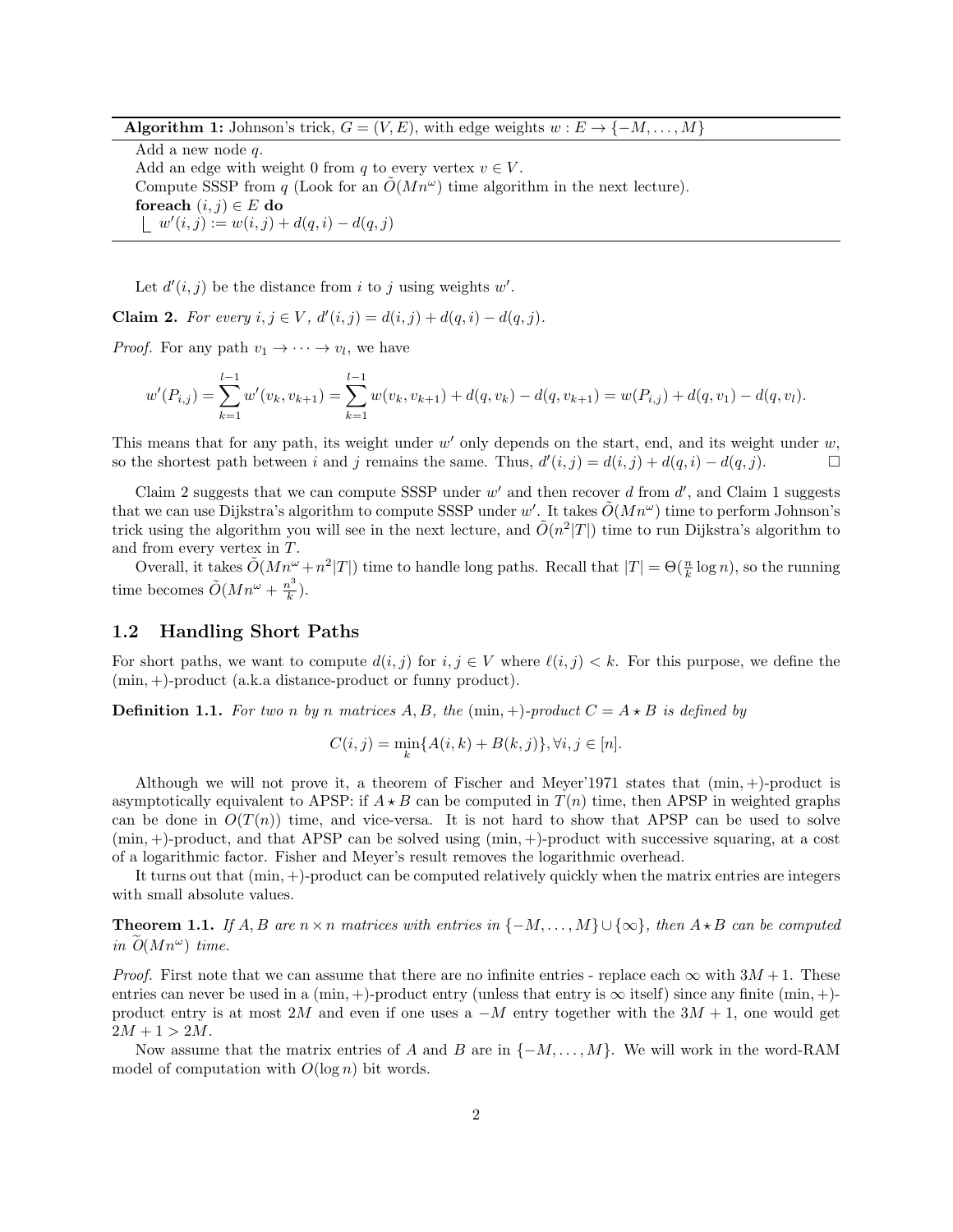Define matrices  $A'$  and  $B'$  with entries

$$
A'(i, j) = (n + 1)^{M - A(i, j)},
$$
  
\n
$$
B'(i, j) = (n + 1)^{M - B(i, j)}.
$$

Computing the integer product of  $A'$  and  $B'$  we obtain  $C'$  with entries

$$
C'(i,j) = \sum_{k} (n+1)^{2M - (A(i,k) + B(k,j))}.
$$

Observe that  $(n+1)^{2M-C(i,j)} \leq C'(i,j)$  because  $(n+1)^{2M-C(i,j)}$  is a summand in  $C'(i,j)$ . At the same time,  $C'(i, j) \leq (n+1)^{2M-C(i,j)} \cdot n$  because  $(n+1)^{2M-C(i,j)}$  is the largest summand in  $C'(i,j)$ and  $C'(i, j)$  has only n summands. Therefore, we can set  $C(i, j)$  to be the unique integer L such that  $(n+1)^{2M-L} \leq C'(i,j) \leq n \cdot (n+1)^{2M-L}.$ 

Note that we are dealing with integers having  $O(M \log n)$  bits in  $C'$ , for which arithmetic operations take  $\tilde{O}(M)$  time (both additions and multiplications). Bearing this in mind, it is straightforward to see that the above algorithm computes  $A \star B$  in  $\tilde{O}(Mn^{\omega})$  time. above algorithm computes  $A \star B$  in  $O(Mn^{\omega})$  time.

To handle the short paths, we define the weighted adjacency matrix A of the graph as follows

$$
A(i,j) = \begin{cases} 0 & \text{if } i = j \\ w(i,j) & \text{if } (i,j) \in E \\ \infty & \text{otherwise.} \end{cases}
$$

We want to compute  $A^k$  where the powering is under  $(\min, +)$ -product. Assume k is a power of 2, we can successively square the matrix A to get  $A^{2^i} = A^{2^{i-1}} \star A^{2^{i-1}}$ . The running time depends on how large the entries of  $A^{2^{i-1}}$  could be. Since  $A^{2^{i-1}}$  represents the distance matrix for paths up to length  $2^{i-1}$ , the absolute values of the entries are bounded by  $2^{i-1}M$ . Thus, by Theorem 1.1, the running time is

$$
\sum_{i=1}^{\log k} 2^{i-1} M n^{\omega} = O(2^{\log k} M n^{\omega}) = O(k M n^{\omega}).
$$

### 1.3 Combining the Long/Short Path Algorithms

The overall running time is  $\tilde{O}(Mn^{\omega} + \frac{n^3}{k} + Mkn^{\omega})$ . The  $Mn^{\omega}$  term is dominated by the  $Mkn^{\omega}$  term, so we can ignore it. To balance the remaining two terms, we set  $k = \frac{n^{(3-\omega)/2}}{\sqrt{M}}$ , which gives an  $\tilde{O}(\sqrt{M}n^{(3+\omega)/2})$ time algorithm.

e aigorithm.<br>Note that if  $\omega = 2$ , the above algorithm runs in time  $\tilde{O}(\sqrt{M}n^{2.5})$ . When  $M = O(n^{1-\epsilon})$  for some constant  $\epsilon > 0$ , the running time is  $\tilde{O}(n^{3-\epsilon/2})$ . It is an open problem whether we can achieve a truly sub-cubic time  $(O(n^{3-\delta})$  for positive  $\delta)$  algorithm for directed APSP when  $M = \Theta(n)$ .

# 2 Zwick's Algorithm

In this section, we describe Zwick's Algorithm.

Theorem 2.1. All-Pairs Shortest Paths (APSP) on directed graphs, where edge weights are integers in  $\{-M, \ldots, M\}$  can be solved in  $\widetilde{O}(M^{1/(4-\omega)}n^{2+1/(4-\omega)})$  time.

Similar to the previous algorithm, Zwick's Algorithm handles paths that use at least  $k$  nodes, and paths that use fewer than  $k$  nodes separately. For long paths, the running time is the same as the previous algorithm, which is  $\tilde{O}(Mn^{\omega} + \frac{n^3}{k})$  $\frac{h^2}{k}$ ) time. Zwick's Algorithm improves on the short paths.

In order to handle shortest paths of length less than  $k$ , we combine fast computations of  $(\min, +)$  products with the idea of a hitting set argument.